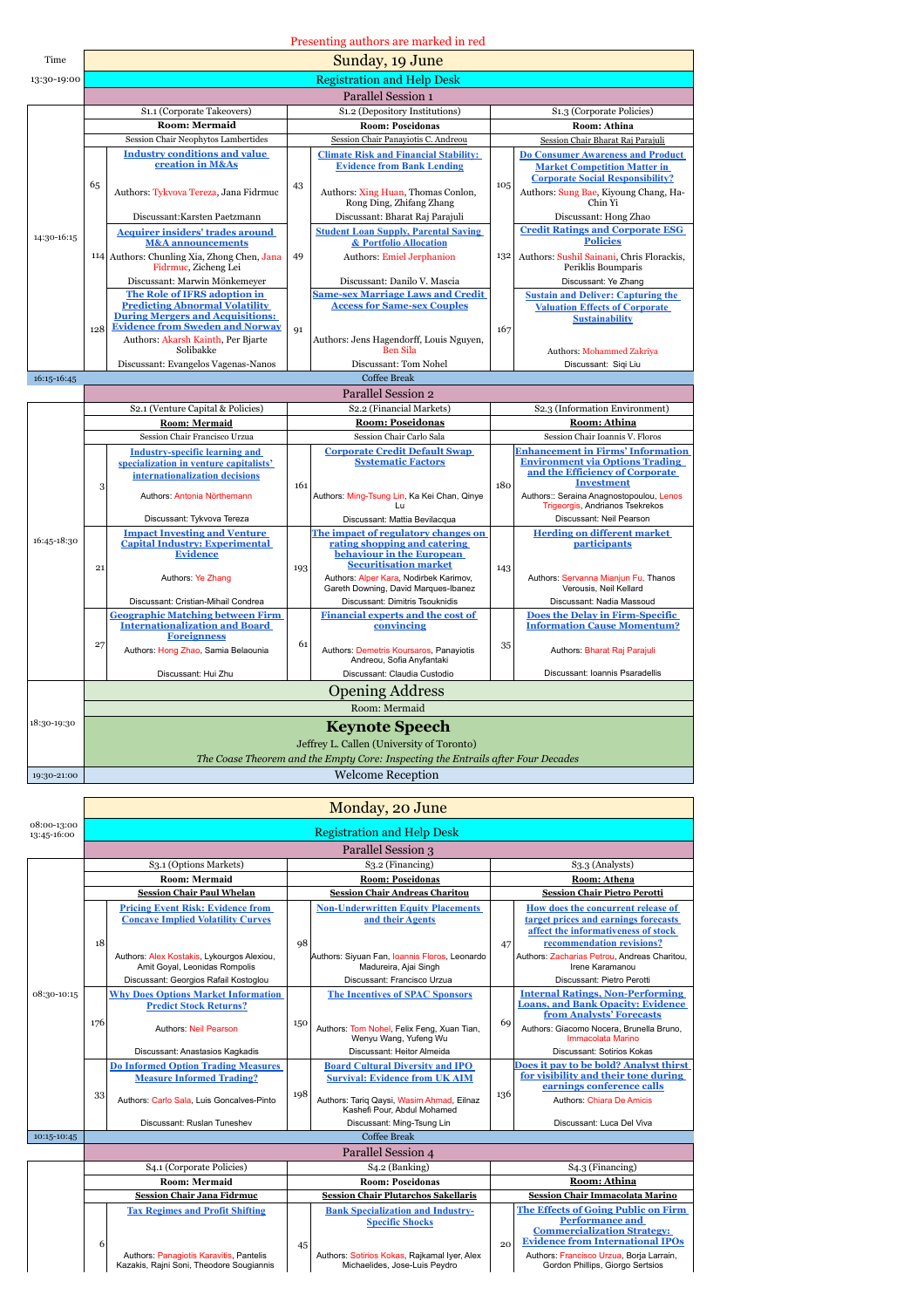|             |                                                                                               | Discussant: Akarsh Kainth                                                 |                                | Discussant: Emiel Jerphanion                                                         | Discussant: Wasim Ahmad |                                                                            |  |  |  |  |
|-------------|-----------------------------------------------------------------------------------------------|---------------------------------------------------------------------------|--------------------------------|--------------------------------------------------------------------------------------|-------------------------|----------------------------------------------------------------------------|--|--|--|--|
|             |                                                                                               | The impact of R&D tax incentives on                                       |                                | <b>Internally-Assessed Bank Capital</b>                                              |                         | <b>How Does the JOBS Act Affect the</b>                                    |  |  |  |  |
| 10:45-12:30 |                                                                                               | <b>R&amp;D</b> investment efficiency                                      |                                | <b>Requirements and Loan Portfolio</b>                                               |                         | <b>Rule 144A Market?</b>                                                   |  |  |  |  |
|             | 202                                                                                           |                                                                           | 83                             | <b>Returns</b>                                                                       | 89                      |                                                                            |  |  |  |  |
|             |                                                                                               | Authors: Ioannis Tsalavoutas, Fanis Tsoligkas,<br>Seraina Anagnostopoulou |                                | Authors: Danilo V. Mascia, Kevin Keasey,<br>Francesco Vallascas                      |                         | Authors: Hui Zhu, Kelly Cai                                                |  |  |  |  |
|             |                                                                                               | Discussant: Zhifang Zhang                                                 |                                | Discussant: Xing Huan                                                                |                         | Discussant: Ioannis Floros                                                 |  |  |  |  |
|             |                                                                                               | Director co-working experience and                                        |                                | <b>Banks as "Anchors": The Role of</b>                                               |                         | <b>Cash-rich seasoned equity issuers</b>                                   |  |  |  |  |
|             |                                                                                               | investment efficiency: The                                                |                                | <b>Banks in Funding Innovation</b>                                                   |                         |                                                                            |  |  |  |  |
|             |                                                                                               | moderating role of product market<br>competition and financial            |                                |                                                                                      |                         |                                                                            |  |  |  |  |
|             | 106                                                                                           | constraints                                                               | 8                              |                                                                                      | 90                      |                                                                            |  |  |  |  |
|             |                                                                                               | Authors: Isabella Karasamani, Andreas                                     |                                | Authors: Cristian-Mihail Condrea                                                     |                         | Authors: Mengqian Chen, Marie Dutordoir,                                   |  |  |  |  |
|             |                                                                                               | Procopiou                                                                 |                                |                                                                                      |                         | Norman Strong                                                              |  |  |  |  |
|             |                                                                                               | Discussant: Seraina Anagnostopoulou                                       |                                | Discussant: Ben Sila                                                                 |                         | Discussant: Sung Bae                                                       |  |  |  |  |
| 12:30-13:45 |                                                                                               |                                                                           |                                | Lunch                                                                                |                         |                                                                            |  |  |  |  |
|             |                                                                                               |                                                                           |                                | Parallel Session 5                                                                   |                         |                                                                            |  |  |  |  |
|             |                                                                                               | S5.1 (Asset Pricing)                                                      | S5.2 (Accounting & Blockchain) |                                                                                      |                         | S5.3 (Corporate Finance)                                                   |  |  |  |  |
|             |                                                                                               | <b>Room: Mermaid</b><br><b>Session Chair Luca Del Viva</b>                |                                | <b>Room: Poseidonas</b><br><b>Session Chair Anders Reppen</b>                        |                         | Room: Athina<br><b>Session Chair Christodoulos Louca</b>                   |  |  |  |  |
|             |                                                                                               | <b>Overnight Returns: Investor</b>                                        |                                | <b>Challenges of Blockchain</b>                                                      |                         | <b>Stock Price Crash Risk and the</b>                                      |  |  |  |  |
|             |                                                                                               | <b>Sentiment or Investor Attention?</b>                                   |                                | <b>Technology in Financial Services:</b>                                             |                         | <b>Managerial Rhetoric Mechanism:</b>                                      |  |  |  |  |
|             |                                                                                               |                                                                           |                                | <b>Use Cases, Smart Contracts and</b>                                                | 26                      | <b>Evidence from Narrative R&amp;D</b>                                     |  |  |  |  |
|             | 101                                                                                           | Authors: Evangelos Vagenas-Nanos, Ahmed                                   | 9                              | <b>Governance</b><br>Authors: Karsten Paetzmann                                      |                         | <b>Disclosure</b><br>Authors: Marina Magidou, Panayiotis Andreou,          |  |  |  |  |
|             |                                                                                               | Prapan                                                                    |                                |                                                                                      |                         | Neophytos Lambertides                                                      |  |  |  |  |
|             |                                                                                               | Discussant: Somayyeh Lotfinoghabi                                         |                                | Discussant: Athina Christodoulou                                                     |                         | Discussant: Jeff Callen                                                    |  |  |  |  |
| 13:45-15:30 |                                                                                               | <b>When Sentiment Is News: Topic-</b>                                     |                                | The development of a framework for                                                   |                         | M&A communication and analysts'                                            |  |  |  |  |
|             |                                                                                               | <b>Adaptive Syntax Approach (TASA)</b>                                    | 94                             | a new auditing process model in the<br>Blockchain era - A Systematic                 |                         | forecasts: Evidence from conference<br>calls                               |  |  |  |  |
|             | 171                                                                                           |                                                                           |                                | <b>Literature Review</b>                                                             | 92                      |                                                                            |  |  |  |  |
|             |                                                                                               | Authors: Nazanin Babolmorad, Nadia                                        |                                | Authors: Athina Christodoulou, Petros Lois,                                          |                         | Authors: Devrimi Kaya, Tobias Boehmer,                                     |  |  |  |  |
|             |                                                                                               | Massoud                                                                   |                                | Ifigenia Georgiou, Svetlana Sapuric                                                  |                         | Petroula Glachtsiou                                                        |  |  |  |  |
|             |                                                                                               | Discussant: Michalis Stamatogiannis                                       |                                | Discussant: Fanis Tsoligkas<br><b>A Machine Learning Approach to</b>                 |                         | Discussant: Leonidas Barbopoulos<br><b>Impact of News Announcements on</b> |  |  |  |  |
|             |                                                                                               | <b>Directional Signal, Stock Returns and</b><br><b>Momentum</b>           |                                | <b>Detect Accounting Frauds</b>                                                      |                         | <b>Carbon Prices</b>                                                       |  |  |  |  |
|             | 146                                                                                           | Authors: Luca Del Viva, Carlo Sala, Andre                                 | 200                            | Authors: Arman Hassanniakalager, Pietro                                              | 142                     | Authors: Karishma Ansaram, Paolo Mazza                                     |  |  |  |  |
|             |                                                                                               | Souza                                                                     |                                | Perotti, Fanis Tsoligkas                                                             |                         |                                                                            |  |  |  |  |
|             |                                                                                               | Discussant: Paul Whelan                                                   |                                | Discussant: Shuyu Li                                                                 |                         | Discussant: Menggian Chen                                                  |  |  |  |  |
|             | <b>Keynote Speach</b>                                                                         |                                                                           |                                |                                                                                      |                         |                                                                            |  |  |  |  |
| 15:30-16:15 |                                                                                               |                                                                           |                                | Room: Mermaid                                                                        |                         |                                                                            |  |  |  |  |
|             | Heitor Almeida (University of Illinois Urbana-Champaign)                                      |                                                                           |                                |                                                                                      |                         |                                                                            |  |  |  |  |
|             |                                                                                               |                                                                           |                                | New Facts About Stock Repurchases. Should the Government Regulate Stock Repurchases? |                         |                                                                            |  |  |  |  |
| $16:50-$    |                                                                                               |                                                                           |                                | Gathering at the hotel's lobby                                                       |                         |                                                                            |  |  |  |  |
| 16:55-17:00 |                                                                                               |                                                                           |                                | <b>Group Photo</b>                                                                   |                         |                                                                            |  |  |  |  |
| 17:05-      | Departure from the hotel with buses                                                           |                                                                           |                                |                                                                                      |                         |                                                                            |  |  |  |  |
| 17:30-20:00 | Tour to archeological places                                                                  |                                                                           |                                |                                                                                      |                         |                                                                            |  |  |  |  |
| 20:30-23:30 | Gala Dinner (Restaurant terrace at Aphrodite Hills)<br>Awards ceremony during the Gala Dinner |                                                                           |                                |                                                                                      |                         |                                                                            |  |  |  |  |

|                            | Tuesday, 21 June                  |                                                                                                                                                                                        |     |                                                                                                                                                                               |                        |                                                                                                                                             |              |                                                                                                                                                                                |  |  |
|----------------------------|-----------------------------------|----------------------------------------------------------------------------------------------------------------------------------------------------------------------------------------|-----|-------------------------------------------------------------------------------------------------------------------------------------------------------------------------------|------------------------|---------------------------------------------------------------------------------------------------------------------------------------------|--------------|--------------------------------------------------------------------------------------------------------------------------------------------------------------------------------|--|--|
| 08:00-13:15<br>14:00-18:30 | <b>Registration and Help Desk</b> |                                                                                                                                                                                        |     |                                                                                                                                                                               |                        |                                                                                                                                             |              |                                                                                                                                                                                |  |  |
|                            | Parallel Session 6                |                                                                                                                                                                                        |     |                                                                                                                                                                               |                        |                                                                                                                                             |              |                                                                                                                                                                                |  |  |
|                            |                                   | S6.1 (Executive Compensation)                                                                                                                                                          |     | S6.2 (Corporate Policies & Financial<br>Markets)                                                                                                                              | S6.3 (Risk Management) |                                                                                                                                             |              | S6.4 (Firm Value)                                                                                                                                                              |  |  |
|                            | <b>Room: Mermaid</b>              |                                                                                                                                                                                        |     | <b>Room: Poseidonas</b>                                                                                                                                                       |                        | <b>Room: Athina</b>                                                                                                                         | Room: Apollo |                                                                                                                                                                                |  |  |
|                            |                                   | Session Chair Rodrigo Hizmeri                                                                                                                                                          |     | <b>Session Chair Ye Zhang</b>                                                                                                                                                 |                        | Session Chair Sushil Sainani                                                                                                                |              | Session Chair Ioannis Tsalavoutas                                                                                                                                              |  |  |
|                            | 95                                | <b>CEOs Under Dismissal Threat: The</b><br><b>Case of Setting Stretch Earnings</b><br><b>Guidance</b><br>Authors: Doron Hadass, Dan Weiss                                              | 58  | <b>Public Sector Corruption and the</b><br><b>Valuation of Systemically Important</b><br><b>Banks</b><br>Authors: Plutarchos SakellarisGeorgios<br>Bertsatos, Spyros Pagratis | 154                    | <b>Unconventional Monetary Policy and</b><br>the Search for Yield<br>Authors: Alexandros Kontonikas, Sotirios<br>Kokas                      | 74           | <b>Do Investors Care About Green</b><br><b>Innovation?</b><br>Authors: Pawel Czarnowski, Dimitris<br>Andriosopoulos, Andrew Marshall                                           |  |  |
|                            |                                   | Discussant: Chiara De Amicis                                                                                                                                                           |     | Discussant: Ankitkumar Kariya                                                                                                                                                 |                        | Discussant: Elena Kalotychou                                                                                                                |              | Discussant: Karishma Ansaram                                                                                                                                                   |  |  |
|                            | 109                               | <b>Unintended Consequences of</b><br><b>Outcome-Based Compensation -</b><br><b>How CEO Bonuses, Stocks And</b><br><b>Stock Options Affect Their Firms'</b><br><b>Patent Litigation</b> | 140 | Political uncertainty, corruption, and<br>corporate cash holdings                                                                                                             | 77                     | <b>Liquidity Derivatives</b>                                                                                                                | 116          | The integration of sustainability<br>concerns into top management practices<br>and us firms' disclosures on climate<br>change risk                                             |  |  |
| 08:30-10:50                |                                   | Authors: Nikolaos Papageorgiadis, Andreas<br>Procopiou, Wofgang Sofka                                                                                                                  |     | Authors: Shashitha Jayakody, David Morelli,<br>Jaideep Oberoi                                                                                                                 |                        | Authors: Matteo Bagnara, Ruggero Jappelli                                                                                                   |              | Authors: Sigi Liu, Cristiana Bernardi, Andrew<br>Stark. Mohamed Rouis                                                                                                          |  |  |
|                            |                                   | Discussant: Eleftherios Andreades                                                                                                                                                      |     | Discussant: Ahmed Farhod                                                                                                                                                      |                        | Discussant: Benoit Chevalier-Roignant                                                                                                       |              | Discussant: Mohammed Zakriva                                                                                                                                                   |  |  |
|                            | 199                               | <b>CEO Risk-Taking Incentives and Stock-</b><br><b>Bond Return Co-Movement</b><br>Authors: Xi Fu, Lars Hass, Zhifang Zhang                                                             | 166 | <b>Brexit and its impact on EU financial</b><br>markets<br>Authors: Marwan Izzeldin, Gulnur Muradoglu,<br>Vasileios Pappas, Sheeja Sivaprasad                                 | 56                     | Options-based systemic risk, financial<br>distress, and macroeconomic downturns<br>Authors: Mattia Bevilacqua, Radu Tunaru,<br>Davide Vioto | 196          | What drives firms' choice between<br>green and non-green bonds?<br>Authors: Marie Dutordoir, Joao Quariquasi<br>Frota Neto, Shuyu Li                                           |  |  |
|                            |                                   | Discussant: Christodoulos Louca                                                                                                                                                        |     | Discussant: Immacolata Marino                                                                                                                                                 |                        | Discussant: Carlo Sala                                                                                                                      |              | Discussant: Panagiotis Karavitis                                                                                                                                               |  |  |
|                            | 40                                | <b>Vice-Chancellor Narcissism and</b><br><b>University Performance</b><br>Authors: Thanos Verousis, Pietro Perotti,<br>Shee-Yee Khoo, Richard Watermeyer                               | 15  | <b>Excess Cash and Equity Option</b><br>Liquidity<br>Authors: Minh Nguyen, Min Deng                                                                                           | 203                    | Is firm-level political risk priced in<br>the equity option market?<br>Authors: Anastasios Kagkadis, Thang Ho,<br>George Wang               | 135          | <b>Whether CFO Serving on Board is</b><br><b>Beneficial to Shareholders? The Case of</b><br><b>Corporate Acquisitions</b><br>Authors: Chen Zhong, Zicheng Lei, Chunling<br>Xia |  |  |
|                            |                                   | Discussant: Jana Fidrmuc                                                                                                                                                               |     | Discussant: Anders Reppen                                                                                                                                                     |                        | Discussant: Mahmoud Delshadi                                                                                                                |              | Discussant: Anastasia Kopita                                                                                                                                                   |  |  |
| 10:50-11:15                |                                   |                                                                                                                                                                                        |     | Coffee Break                                                                                                                                                                  |                        |                                                                                                                                             |              |                                                                                                                                                                                |  |  |
|                            | Parallel Session 7                |                                                                                                                                                                                        |     |                                                                                                                                                                               |                        |                                                                                                                                             |              |                                                                                                                                                                                |  |  |

|                                |                                                                                              |                  | т аганст резогон                                                                                |              |                                                                             |  |
|--------------------------------|----------------------------------------------------------------------------------------------|------------------|-------------------------------------------------------------------------------------------------|--------------|-----------------------------------------------------------------------------|--|
| S7.1 (Forecasting and Trading) |                                                                                              |                  | S7.2 (Financial Performance)                                                                    |              | S7.3 (Accounting)                                                           |  |
| <b>Room: Mermaid</b>           |                                                                                              |                  | <b>Room: Poseidonas</b>                                                                         | Room: Athena |                                                                             |  |
|                                | Session Chair Wofgang Sofka                                                                  |                  | Session Chair Benoit Chevalier-Roignant                                                         |              | Session Chair Nadia Massoud                                                 |  |
|                                | Can we forecast better in periods of<br>low uncertainty? The role of<br>technical indicators |                  | The relationship between technical<br>innovation and financial<br>performance in shipping firms |              | Earnings quality and risk composition:<br>the role of informal institutions |  |
| 133                            | Authors: Maria Ferrer Fernandez, Olan Henry,<br>Sam Pybis, Michalis Stamatogiannis           | 173 <sub>1</sub> | Authors: Andreas Kouspos, Photis Panavides,<br>Dimitris Tsouknidis                              | 117          | Authors: Ahmed Farhod, Ioannis Tsalavoutas                                  |  |
|                                | Discussant: Matteo Bagnara                                                                   |                  | Discussant: Christoforos Andreou                                                                |              | Discussant: Alper Kara                                                      |  |